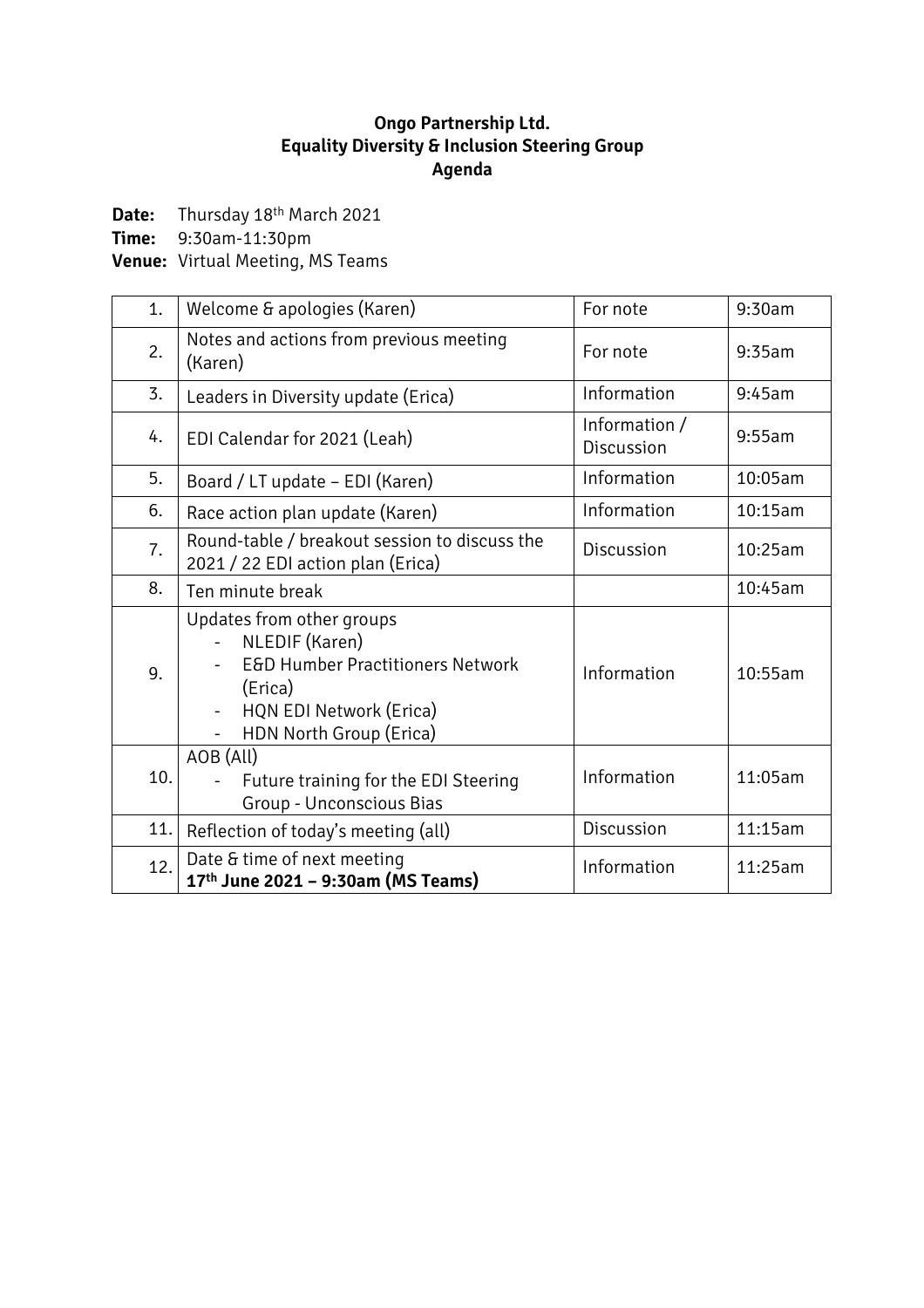### **EQUALITY, DIVERSITY & INCLUSION STEERING GROUP MEETING**

17th December 2020 Microsoft Team Meeting

#### **MINUTES**

### **1. Welcome & apologies (Chair)**

- 1.1 KC welcomed everyone to the meeting
- 1.2 Present: Karen Cowan (Chair) (KC), Colin Boyce (CB), Dawn Warwick (DW), Lauren Robinson (LR), Leah Gillott (LG), Mazen Abd Alhak (MAA), Pauline Smith (PS), Wendy Wolf (WW), Katie Herron (KH), Matt Kelly (MK), Erica Sanderson (ES), Emma Kershaw (EK), Aaron Simpson King (ASK), Grace Fixter (GF), Jo Sugden (JS), Michael Taurone (MT), Olivia Minaudo (OM), Paige Whittingham (PW)
- 1.3 Apologies: Claire Coyle (CC) Jane Crookes (JC) Margaret Slingsby (MS) Tim Mills (TM) Lisa Smith (LS) Jessica White (JW) Julie Collins (JC) Nayeema Choudhury (NC); Rabul Ibrahim (RI)

#### **2. Notes and actions from the previous meeting (Chair)**

#### 2.1 Agreed as true & accurate record by all.

|    | Action                                                                        | Who       | <b>Progress</b>         |  |  |
|----|-------------------------------------------------------------------------------|-----------|-------------------------|--|--|
|    | Share Terms of Reference with the                                             | Erica     | Today's agenda item 7.  |  |  |
|    | group for feedback                                                            | Sanderson |                         |  |  |
| 2. | Provide feedback to ES on the                                                 |           | No feedback received so |  |  |
|    | <b>Gender Reassignment Guidance by</b><br>Friday 9 <sup>th</sup> October 2020 | All       | all approved            |  |  |

#### **3. Looking back at the last meeting (Chair)**

- Presentation from Darwin Bernado RE Race Equality
- Race Action Plan
- 3.1 Feedback on Darwin's presentation all attendees were very quiet during the presentation, not posing many questions or observations, therefore members were asked for feedback as to why. Responses were:
	- One member was worried about saying 'the wrong thing'
	- A few members felt it would have been nice to hear more from Darwin rather than going straight into the group discussions

It was re-iterated that this meeting structure was a safe environment to speak honestly and reassurance was provided that all should not be worried to do that. Learning was identified that future presentations of this type should commence with more real life experience/scenarios.

3.2 The meeting considered and discussed progress against the Race Action Plan.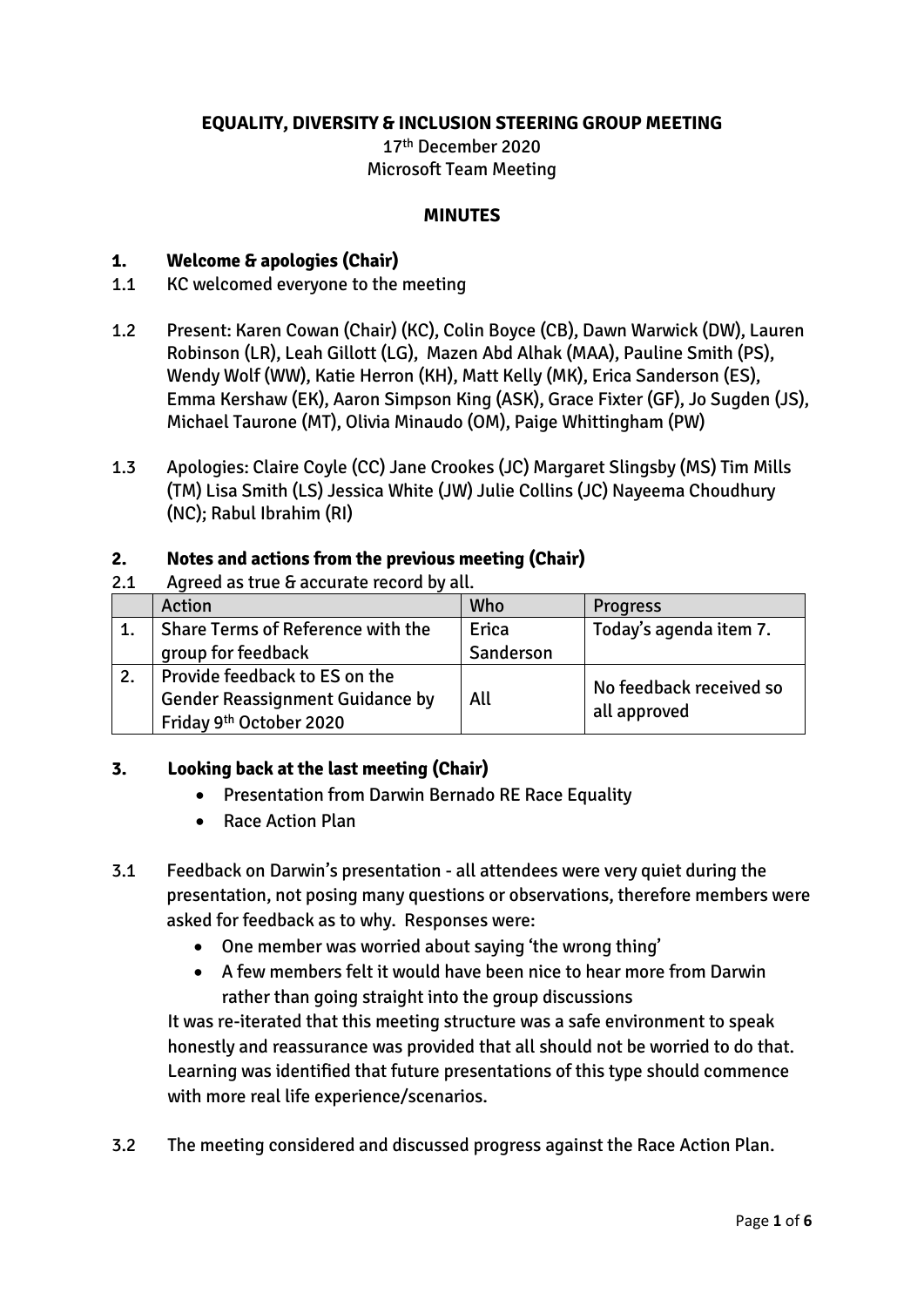- 3.2.1 Some members put themselves forward to take an active part in the delivery of the action plan.
- 3.2.2 A Board Diversity Profile Report went to the Governance & Remuneration Committee. This report generated discussion and recommendations that will now be presented to Group Common Board for consideration. Any approved actions will then be fed into the action plan.
- 3.3.3 Discussed the celebration of different occasions which have taken place via awareness articles, competitions, screensaver posters and policy awareness. **Action -** LG will produce a yearly plan which she will bring to the meeting.
- 3.3.4 Customer Engagement Team explained about how they have been using bulk texts to get younger tenants involved.
- 3.3.5 LR explained that the HR team have just fully rolled out the new Recruitment portal. Isobel will be looking at this in January to identify where we can connect our HR recruitment system to so that we can reach out further than just the big known recruitment websites such as Indeed. This issue has been added as an agenda item at the next service review meeting with the system provider and research will take place on the various platforms we can reach out and connect to.
- 3.3.6 MK has been identifying BAME related considerations prior to sending out a survey to show what and who and why people are, or are not, bidding on certain properties. Considerations include race, Halal shops nearby, religious places to pray, communities etc.
- 3.3.7 Discussed E learning being available to staff volunteers and tenants. **Action -** LR will compile a list of what e learning is available to tenants on learning pool.
- 3.3.8 Helen P and LR run HR surgeries that can include running training / discussions to get people involved with some sessions on this for colleagues.
- 3.3.9 LG spoke to Jemma (Youth Mentor) and Kerry (Community Development Manager). They spoke about how they run events open to everyone and celebrate different cultures and characteristics. A couple of examples are that they celebrated PRIDE and also had a Japanese themed event not long ago where they made sushi.

### **4. Presentation – NLC's Ally to all programme (Erica)**

4.1 Erica shared North Lincolnshire Council's Ally to All programme. She explained what the programme was, where it came from and how it links into their wider Strategic Plan.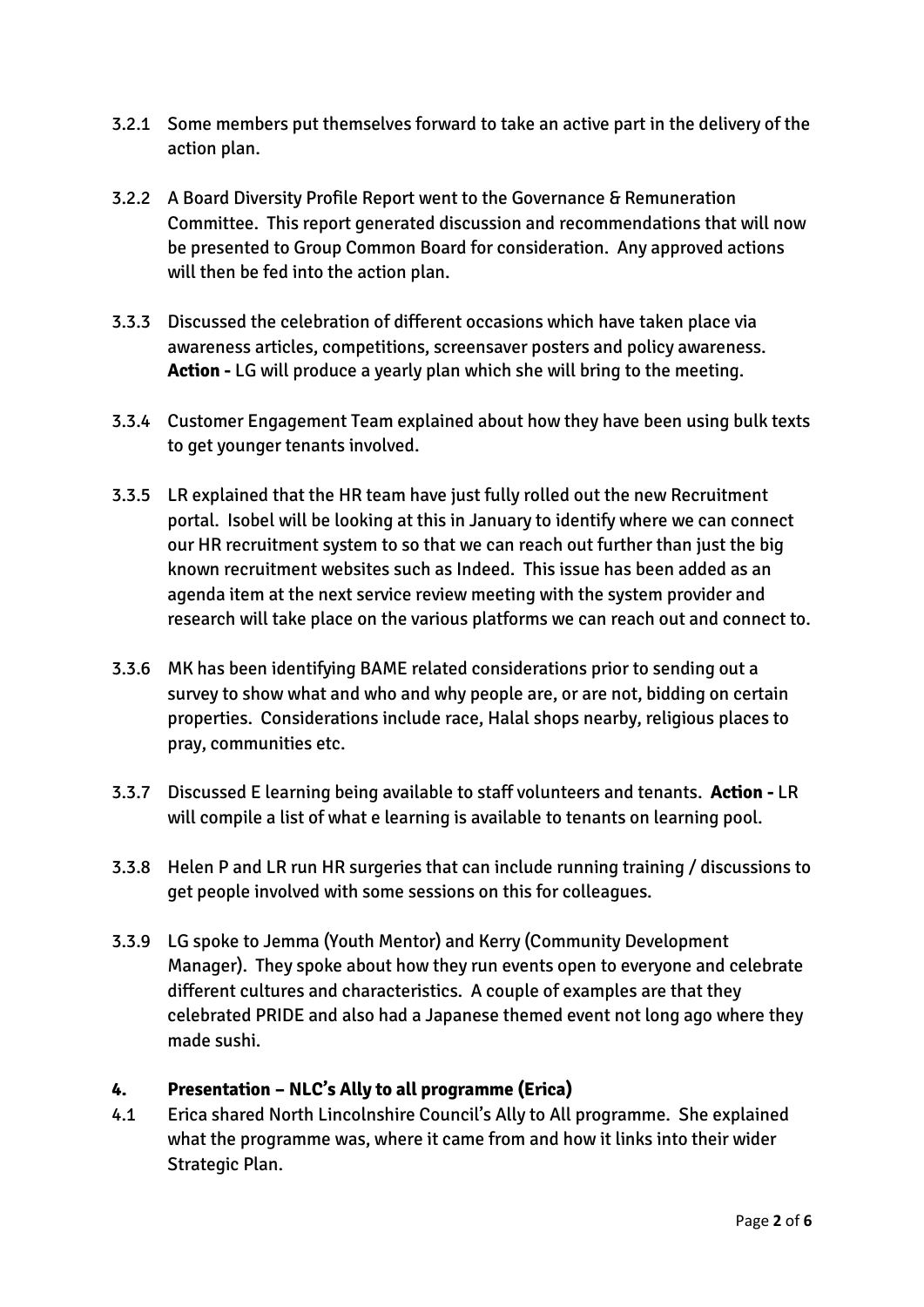- 4.2 A discussion followed the presentation as to whether it was something Ongo wanted to take forward. The consensus was that the issue is around the culture of the organisation and that there is a need for us to call out when colleagues don't work to our values and behaviours and that we don't need to create separate groups to do this. Instead, we should all be allies to each other.
- 4.3 Discussion should we do something similar at Ongo?
	- It should already be that way regardless and should be all-encompassing
	- Allyship is very important indeed, however all members of staff should be an ally and do we really need a group for it? All should be aware of the importance of allyship and should be part of the culture
	- We should deal with the people who don't do what we all should, rather than create groups
	- **Action – ES.** Ongo is reviewing its code of conduct and we should include something that alludes that we should all be allies
	- Talk more to HR and have more mentors
	- Use & strengthen awareness around FREDIE
	- Include things in PDRs & 1:2:1s

### **5. Disability Confident (Karen on behalf of Lauren)**

- 5.1 The HR Team would like to integrate Disability Confident into the activities of the EDI Group so that Disability Confident is not just HR-led.
	- a) We would like staff members of the EDI Group to become internal champions for Disability Confident – Would anyone be willing? If anyone would be happy to put their name forward please contact Helen or Lauren in HR.
	- b) We would like to arrange a Disability Confident focus group with any EDI group members. Would anyone be willing? If anyone would be happy to put their name forward please contact Helen or Lauren in HR. It was noted that Colin would be happy to help
	- c) We would like your help in assessing our performance against each of the core actions and against the activities. Where do you think we meet these actions, how we can best evidence this and what else we can do to improve? – Would anyone be willing? ES and MK happy to help with this.
	- d) We would also like help (any) in reviewing our self-assessment regularly Would anyone be willing? ES and MK happy to help with this. It was noted that Colin would also be happy to help
	- e) We already have some staff volunteers who have offered to help test out our new recruitment process but any further staff volunteers would be welcome. Anyone else want to volunteer? If anyone would be happy to put their name forward please contact Helen or Lauren in HR.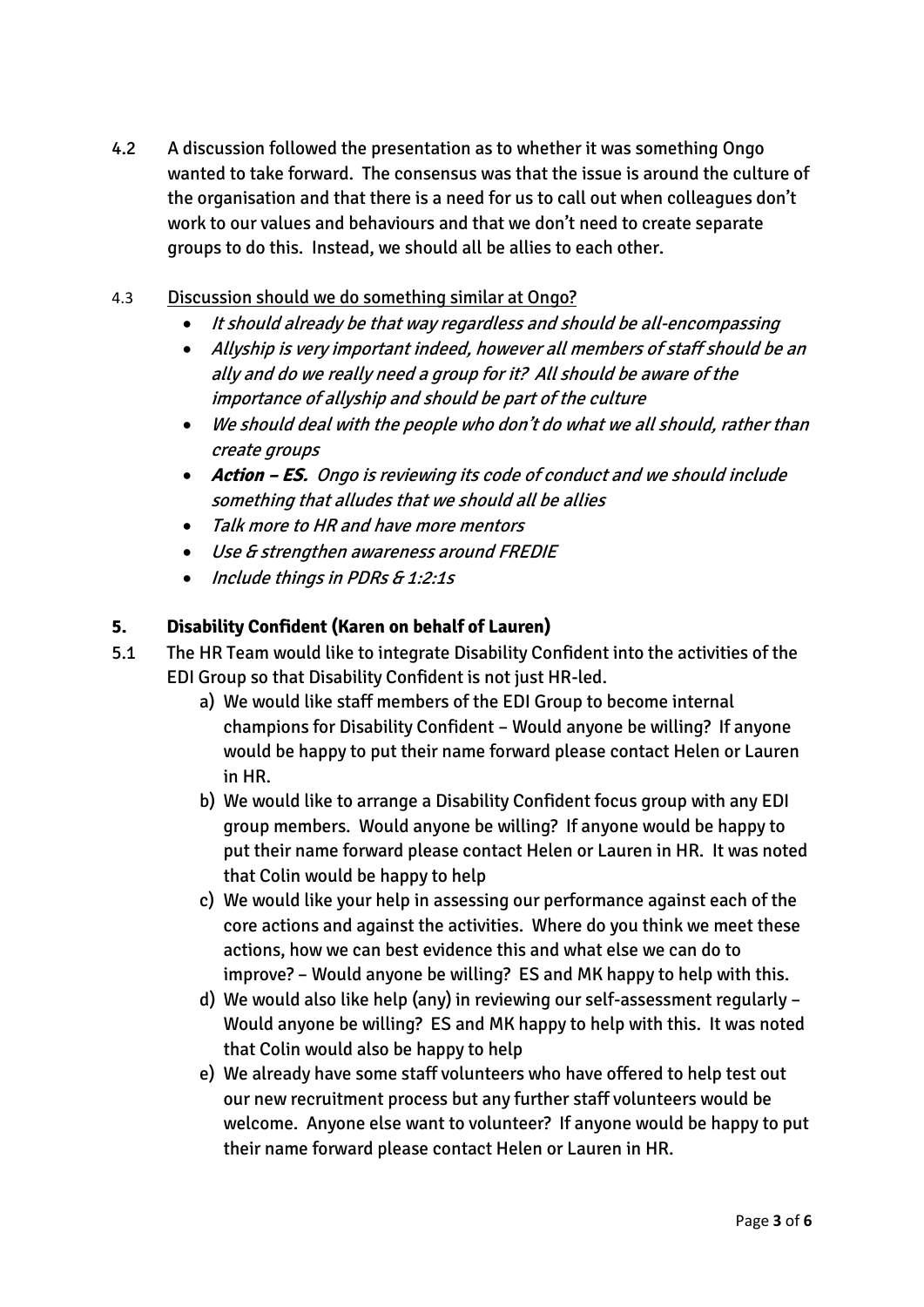### **6. STAR survey profile breakdown (Karen)**

6.1 KC presented her report that demonstrates that there is no disparity in customer satisfaction generally when compared to the different diversity profile groups. This is pleasing to recognise.

### **7. Terms of reference (Erica)**

- 7.1 The draft terms of reference (ToR) was considered. ES confirmed that Board believe EDI to be all Board Members' responsibility and therefore don't require a specific Board member seat to be detailed within the TOR. It was also noted that Tim Mills is already a member of the group and he is a Board Member. **Action -** ES confirmed that she will make this amendment to the final version.
- 7.2 ToR approved with this amendment.

### **8. HR Update (Karen on behalf of Lauren)**

- 8.1 KC presented the HR Recruitment monitoring report on behalf of LR. We are now able to report on EDI data for commercial enterprises, Ongo Roofing and Ongo Heating and Plumbing, so their data forms part of this report.
- 8.2 The report now includes Marital Status for new starters, and has been added for Recruitment EDI data so going forward this will be reported on.
- 8.3 Overall findings:
	- a) Quite a range across the ages of our new starters which coincides with the applications received. Good age range received and .appointed
	- b) Not many applicants stating a Disability but 4% of those appointed do state after appointment that they have a disability. This will form part of the work we do with being Disability Confident – looking at how we can reach more disabled people, looking at our recruitment process and how easy it is for those who have disabilities to access, and how we can make this better. We also need to look at why people don't feel they can state they have a disability at application stage.
	- c) There were more starters that stated they were female but there were also a lot more female applicants so no concerns in terms of EDI with the recruitment interviewing process.
	- d) We predominantly received applications from those of a White British race / ethnic origin - but it's positive that we do have 8% of new starters from minority backgrounds. It was noted that in the next report this data will be compared against the geographical area so we can assess representation levels in terms of gaps.
- 8.4 KC presented the Investors in People report on behalf of LR. There were no questions and KC complimented LR on a great report.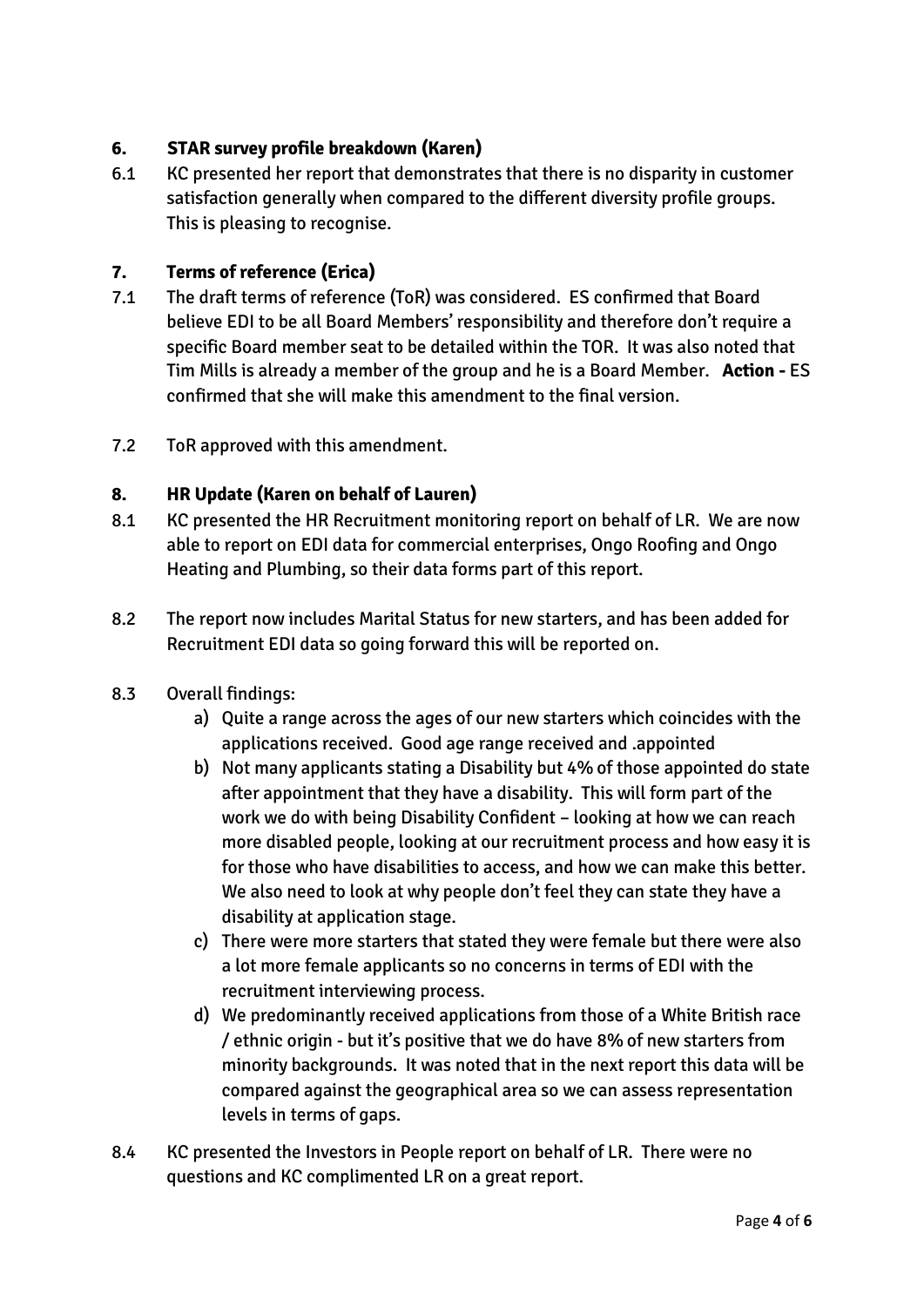### **9. Updates from Other Groups:**

- North Lincolnshire Equality & Inclusion Forum (NL E&IF) (Karen)
- Humber EDI Practitioners Network (Erica)
- Housing Quality Network (HQN) EDI Network (Erica)
- 9.1 KC provided an update from the North Lincolnshire EDI Forum. This group is made up mostly of North Lincolnshire statutory agencies (e.g. NLC, CCG, public health, police, Ongo etc). It was reported that there has been some difficulty getting out the Covid-19 and different tiers information out to non-English speaking residents. MAA stated that google translate is no good for him when using Arabic. **ACTION -** KC to feedback to the forum. Talked about and agreed how the different organisations can help each other to advertise vacancies to get better BAME representation at board and management levels. Most large statutory organisations like councils and police have developed BAME staff networks that they are happy for us to tap into.
- 9.2 ES provided an update from the Humber EDI Network that she attended. This group is predominantly made up around enforcement across the boundaries of E.Riding, Hull and N.Lincs plus a couple of other agencies (e.g. police, fire, prison service, office for the police & crime commissioner, education establishments and Ongo).
- 9.3 ES provided an update from the HQN EDI Network on Disability Confident that Helen Pearce attended recently.

#### **10. AOB**

- 10.1 Learning from today for future agendas is that timings for each agenda item should be indicated and that a break should be scheduled in to the middle of the meeting. **Action** – EK to arrange.
- 10.2 **MK ACTION** to speak with IT regarding rent statements being sent in CB's formatting. The reason it has changed (as this had never been an issue before) is that now we are working from home due to Covid-19, we don't have the same systems available to us that we have in the office.
- 10.3 KC wished members a very merry Christmas.

#### **11. Date and time of next meeting**

11.1 **ACTION –** EK to organise the 2021 EDI group meetings.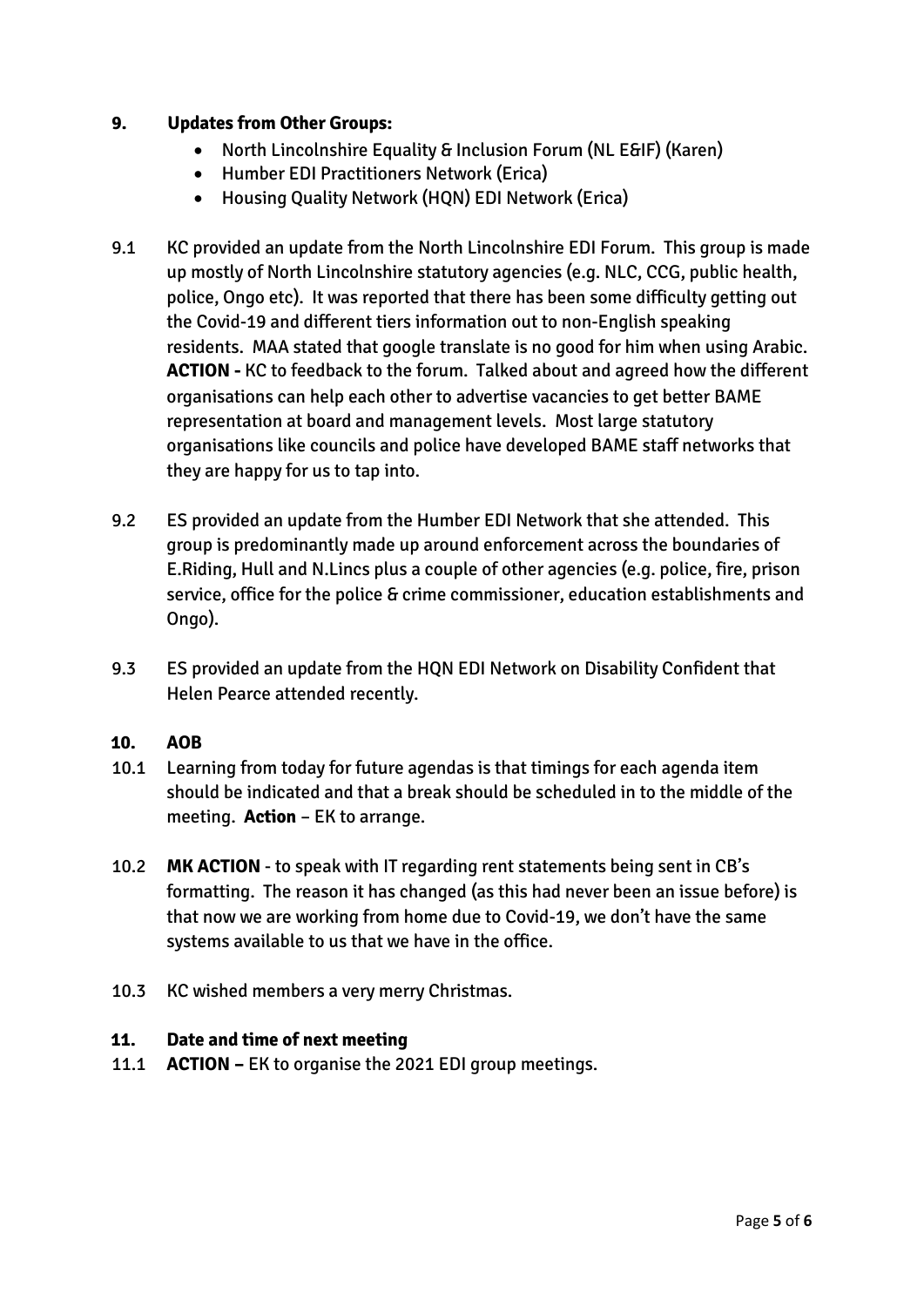# **ACTIONS:**

|                | <b>Action</b>                                                                                                                    | Who       | <b>Progress</b>                                                             |
|----------------|----------------------------------------------------------------------------------------------------------------------------------|-----------|-----------------------------------------------------------------------------|
| $\mathbf{1}$   | Yearly plan of celebrations to put in<br>every month and report to group                                                         | LG        |                                                                             |
| $\overline{2}$ | To make a list of what e learning is<br>available to tenants on learning pool<br>and share with group                            | <b>LR</b> |                                                                             |
| $\overline{3}$ | Review Ongo staff code of conduct to<br>include something that alludes that<br>we should all be allies                           | <b>ES</b> | Sent request to Mo for this to<br>be included in Code of Conduct<br>review. |
| 4              | Terms of Reference to be revised                                                                                                 | <b>ES</b> | Completed.                                                                  |
| 5              | Feedback the issues with using<br><b>Google Translate for some languages</b><br>- specifically Arabic - to the NL EDI<br>Forum.  | <b>KC</b> |                                                                             |
| 6              | Future agendas to include timings<br>for each agenda item and a break<br>should be scheduled in to the middle<br>of the meeting. | EK        |                                                                             |
| $\overline{7}$ | To speak with IT regarding rent<br>statements being sent in Collins<br>Formatting                                                | <b>MK</b> |                                                                             |
| 8              | Next year's EDI meetings to be<br>booked in and sent out                                                                         | EK        |                                                                             |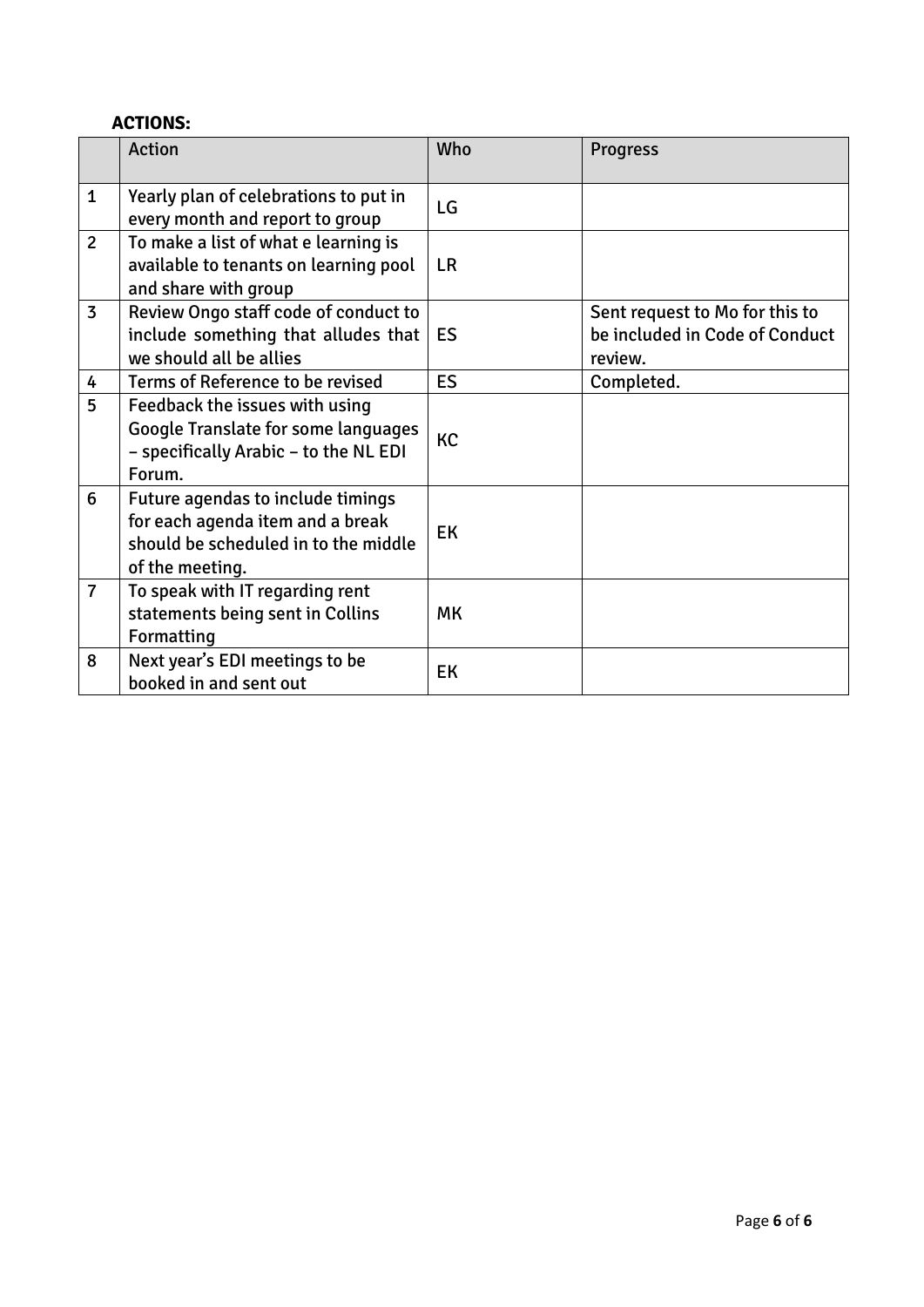| <b>Calendar of</b><br><b>Events 2021</b> | <b>EDI</b>                                                                    | Well-being/<br><b>Awareness days</b>                                                                                                                                              | <b>Ongo Events</b>                                                                | <b>Eco Awareness</b>                                                      | Customer<br>Engagement                    | Development                                                                        | Competition internal/<br>external                                                                       |
|------------------------------------------|-------------------------------------------------------------------------------|-----------------------------------------------------------------------------------------------------------------------------------------------------------------------------------|-----------------------------------------------------------------------------------|---------------------------------------------------------------------------|-------------------------------------------|------------------------------------------------------------------------------------|---------------------------------------------------------------------------------------------------------|
| <b>February</b>                          | <b>LGBTQ history month</b>                                                    | 4 - Time to talk<br>4 - World cancer day<br>17 - Random acts of kindness                                                                                                          | Ongo birthday                                                                     | Ongo Recruitment campaign<br>#placeshapersaregreen                        | Key news (digi copy)                      | Northolme View, Gainsborough<br><b>Phase 3 Completion</b>                          | <b>External: Random acts of</b><br><b>Kindness</b><br>W, W<br>Internal: kindess comp<br>& comp for kids |
| March                                    | Women's history month<br>28 - Holi festival (Hindu)                           | 8 - International women's day<br>4 - World book day                                                                                                                               | 21 March Home Ownership<br><b>Expo</b><br><b>Leaders in diversity</b>             | 27 - Earth Hour @ 8.30pm                                                  |                                           | <b>Start on Falkland Way, Barton</b><br>upon Humber                                | <b>International Women's day</b>                                                                        |
| April                                    | 2 - World autism day<br>4 - Easter<br>12 - Ramadan (Muslim)                   | <b>National stress awareness month</b>                                                                                                                                            | New financial year                                                                |                                                                           | Deadline to give Ollie Key<br>news update | <b>Start on Chaucer &amp; Bridges Road</b><br><b>Garages (Carbon Neutral)</b>      | Comp to win Easter egg                                                                                  |
| May                                      | 3 - Deaf awareness week:<br>12 - Eid (Muslim)                                 | National walking month<br>10-16 - Mental health awareness week                                                                                                                    | The Arc 3rd Birthday: Virtual<br>celebrations                                     | Link to NWM<br>思                                                          | <b>Key news (print copy)</b>              | East Lane, Corringham (outright<br>sale)                                           |                                                                                                         |
| June                                     | <b>Pride Month</b><br>8 - Carers week<br>20 - World refugee day               | Men's health month<br>1-7 - Volunteers week<br>26 - Armed forces day:                                                                                                             | <b>Armed forces flag</b><br>raising                                               |                                                                           |                                           | Queensway (estimated<br>completion)<br><b>Myos House (estimated</b><br>completion) | Yammer post competition: Share<br>your pride pictures                                                   |
| July                                     | North Lincolnshire pride (TBC)<br>19 - Eid al-adha (Muslim)                   | 12 - Disability awareness day                                                                                                                                                     | <b>Pride event</b>                                                                |                                                                           | Key news (digi copy)<br>$\mathbf{E}$      | <b>Froddingham Road</b><br><b>Trent View House</b>                                 |                                                                                                         |
| August                                   | Faith & religion month<br>19 - World humanitarian day                         | Cycle to work day (TBC)                                                                                                                                                           | <b>Ongo Carnival</b><br>Non payment week                                          |                                                                           |                                           |                                                                                    | International day of friendship                                                                         |
| September                                | 6 - Rosh Hashanah (Jewish New<br>Year)                                        | 10 - World suicide prevention day<br>25 - Macmillan coffee morning<br>- D                                                                                                         | <b>Annual report</b>                                                              |                                                                           |                                           |                                                                                    |                                                                                                         |
| October                                  | <b>Black history month</b><br>1 - International day of older<br>persons       | Stoptober month<br>10 - World mental health day<br>18 - World menopause day                                                                                                       | <b>Viking Centre birthday</b><br><b>Halloween</b><br>Strategies (12 month review) | 8 - National clean air day                                                | <b>Key news (print copy)</b>              |                                                                                    | Internal comp for Halloween<br>Arc/VC external comp                                                     |
| November                                 | 4 - Diwali (Hindu & Sikh)<br>11 - Armistice day                               | 13 - World kindness day:<br>16-20 - Anti-bullying week<br>16 - 22 - Alcohol awareness week<br>19 - International men's day<br>25 Nov-10 Dec - Action against domestic<br>violence |                                                                                   | <b>Summit for</b><br>$\cdot\cdot\cdot$<br>climate change<br>$\mathcal{L}$ | <b>Volunteer awards</b>                   |                                                                                    | 19 - International Men's day:<br><b>World Kindness day</b>                                              |
| December                                 | Disability history month<br>$\sim$ $\sim$<br>25 - Christmas (Christian)<br>25 | 1 - World Aids day<br>25 Nov-10 Dec - Action against domestic<br>violence                                                                                                         | Dine & dance<br>Non payment weeks x2                                              | Eco roundup                                                               | Key news (digi copy)                      | Round up of the year<br>$\bullet \bullet$                                          | <b>ongo</b>                                                                                             |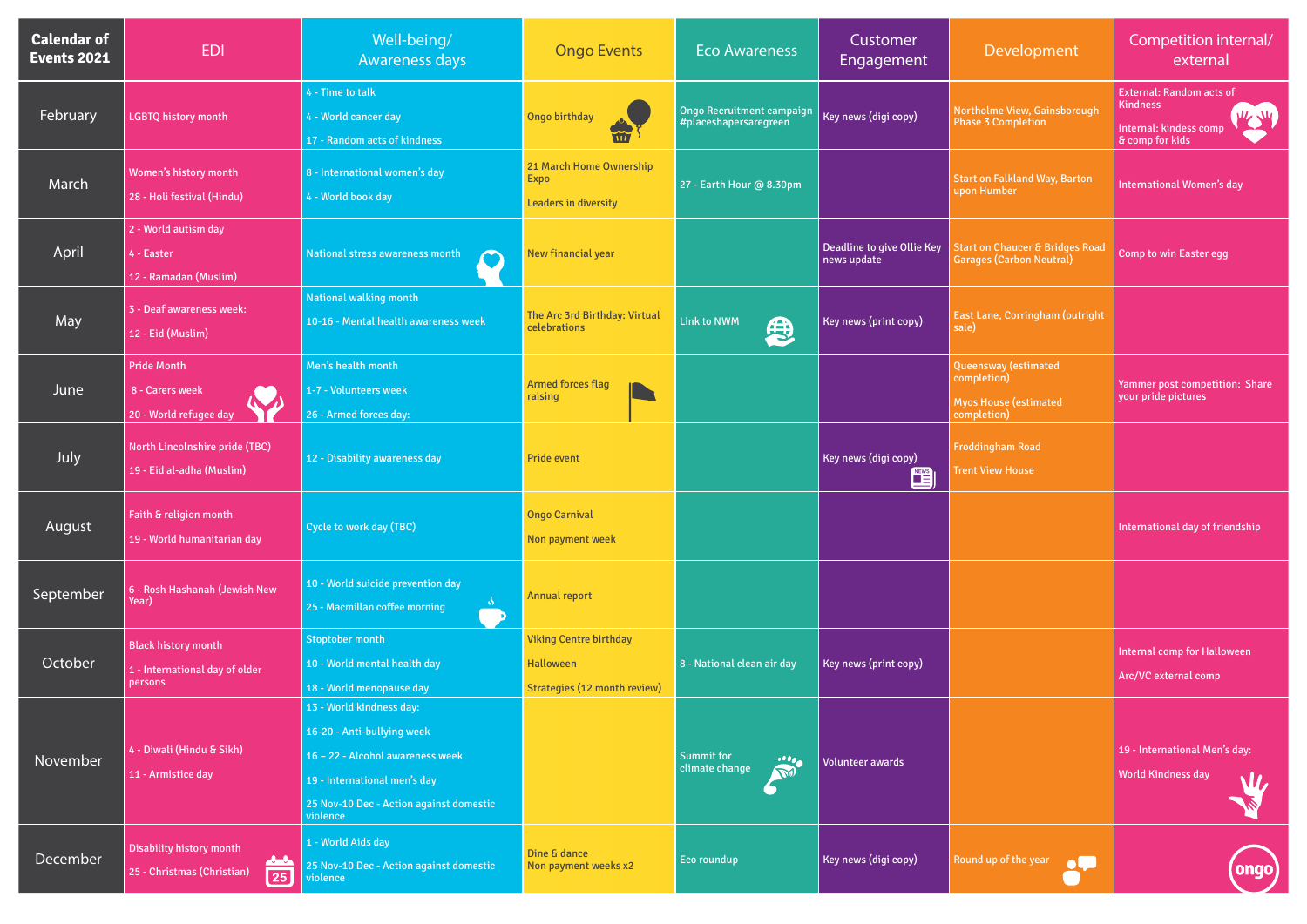# **Race Action Plan**

Action owners – Karen Cowan, Erica Sanderson, Lauren Robinson, Leah Gillott & Matt Kelly

| <b>Theme Action</b> | <b>Sub Actions</b>                                                                                                                                             | <b>Lead</b> | <b>Progress</b>                                                                                                                                                                                                                                                                                                                                                                                                                                                                                                             |
|---------------------|----------------------------------------------------------------------------------------------------------------------------------------------------------------|-------------|-----------------------------------------------------------------------------------------------------------------------------------------------------------------------------------------------------------------------------------------------------------------------------------------------------------------------------------------------------------------------------------------------------------------------------------------------------------------------------------------------------------------------------|
| Diversity profiles  | Contact networks to establish position of whether to<br>include White Other within White British or BAME<br>categories) - HDN, NCFD, NLC                       | <b>ES</b>   | Complete.<br>No real feedback on this from networks as<br>all pretty much in the same boat.<br>Asked some staff members using an article<br>on the NCFD website and they confirmed<br>that they understand the need to use a<br>'catch-all' for monitoring but would like to<br>see this broken down to ensure all<br>ethnicities and race are captured.<br>The conversation is still happening on this<br>and there is still no real answer. Continue as<br>we are is the direction until something<br>changes nationally. |
|                     | Produce profiling report, providing context re White<br>Other, illustrating the two realities (using White Other<br>within White British but also within BAME) | KC          | Complete.                                                                                                                                                                                                                                                                                                                                                                                                                                                                                                                   |
|                     | Present report to Leadership Team and EDI Steering<br>Group                                                                                                    | KC          | Complete.<br>Presented to LT - 26/8/20.<br>Presented to EDI group - 01/10/20.                                                                                                                                                                                                                                                                                                                                                                                                                                               |
|                     | Use BAME profiling information for our staff to target<br>to ask open questions re promotion / barriers to<br>moving up the career ladder within Ongo.         | <b>LR</b>   | This is to establish what barriers, if any,<br>there are within the business.<br>Requested BAME staff names from HR to go<br>direct to them and ask if they are happy to<br>speak to us in confidence either face to face,<br>in a group or through a survey.                                                                                                                                                                                                                                                               |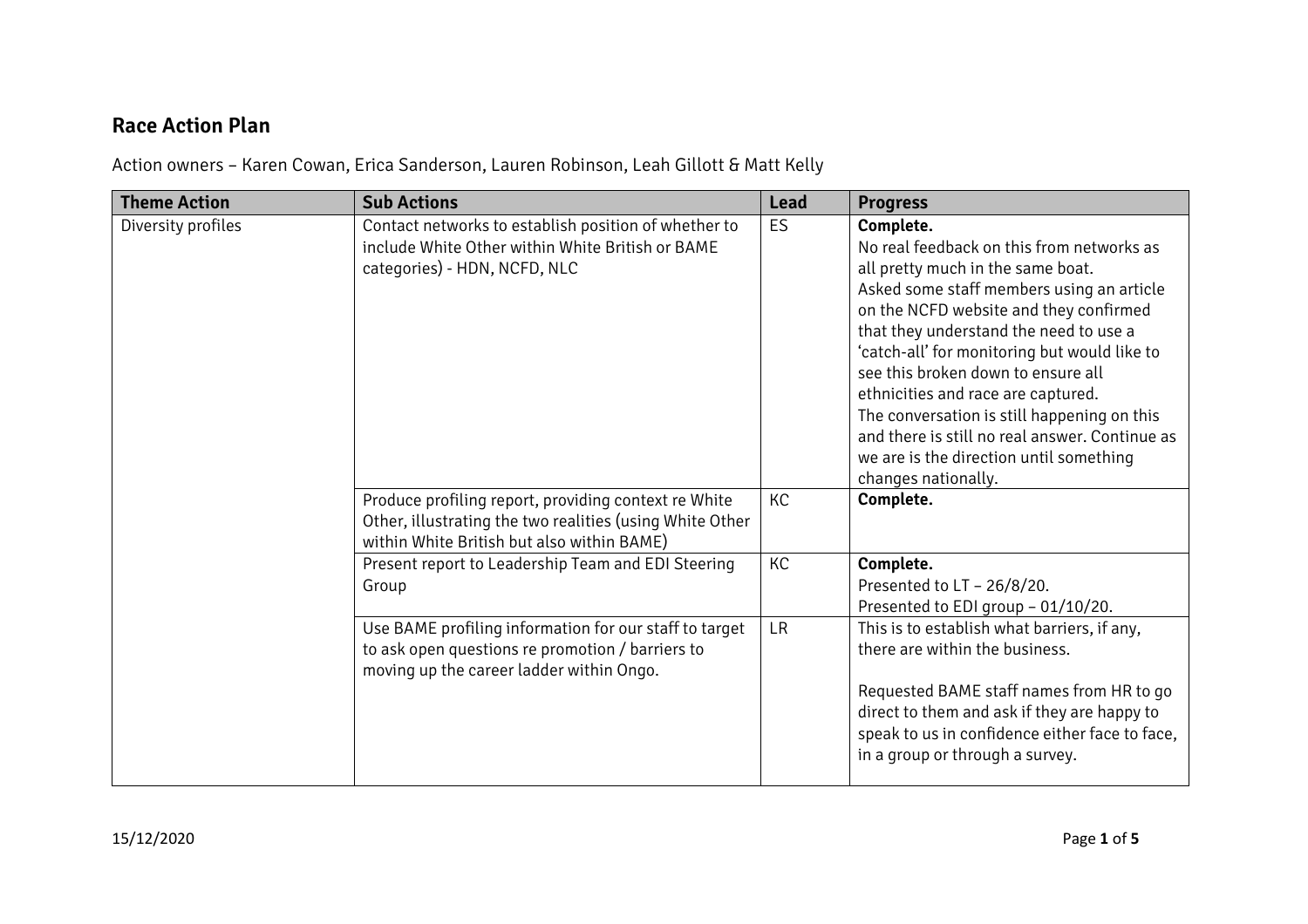|                                                 |                                                                     |           | Agreed that this action plan and the survey<br>would be taken to the EDI Group for<br>discussion and agreement before taking this<br>action forward.<br>The objectives that are to be set by the GCB<br>will help us to push this agenda forward.<br>Nobody should feel they are unable to<br>progress within the organisation. Recently<br>appointed first BAME manager from within |
|-------------------------------------------------|---------------------------------------------------------------------|-----------|--------------------------------------------------------------------------------------------------------------------------------------------------------------------------------------------------------------------------------------------------------------------------------------------------------------------------------------------------------------------------------------|
|                                                 |                                                                     |           | the organisation, which is really positive.<br>Next step, Survey to be sent out to BAME<br>colleagues to establish if they feel there are<br>barriers to progression within the<br>organisation and, if so, what are the<br>reasons for this?                                                                                                                                        |
|                                                 | Present report and action plan to Board                             | <b>KC</b> | Part Complete.<br>Presented report to Gov & Rem - 09/12/20.<br>Agreement to take report to GCB -<br>25/03/20.                                                                                                                                                                                                                                                                        |
|                                                 | Monitor race pay gap                                                | MM        | Need to obtain all race profiles from staff to<br>report on this accurately.<br>Action - need to get the information from<br>HR on the % of profiling information<br>provided for colleagues now                                                                                                                                                                                     |
| Series of promotions internally<br>& externally | Focus on different celebrations (do something right<br>now on Eid?) | ES/LG     | Complete<br>Black History Month (BHM) for October.<br>Emma Kershaw is starting to look at the<br>different resources available to promote<br>BHM throughout October.                                                                                                                                                                                                                 |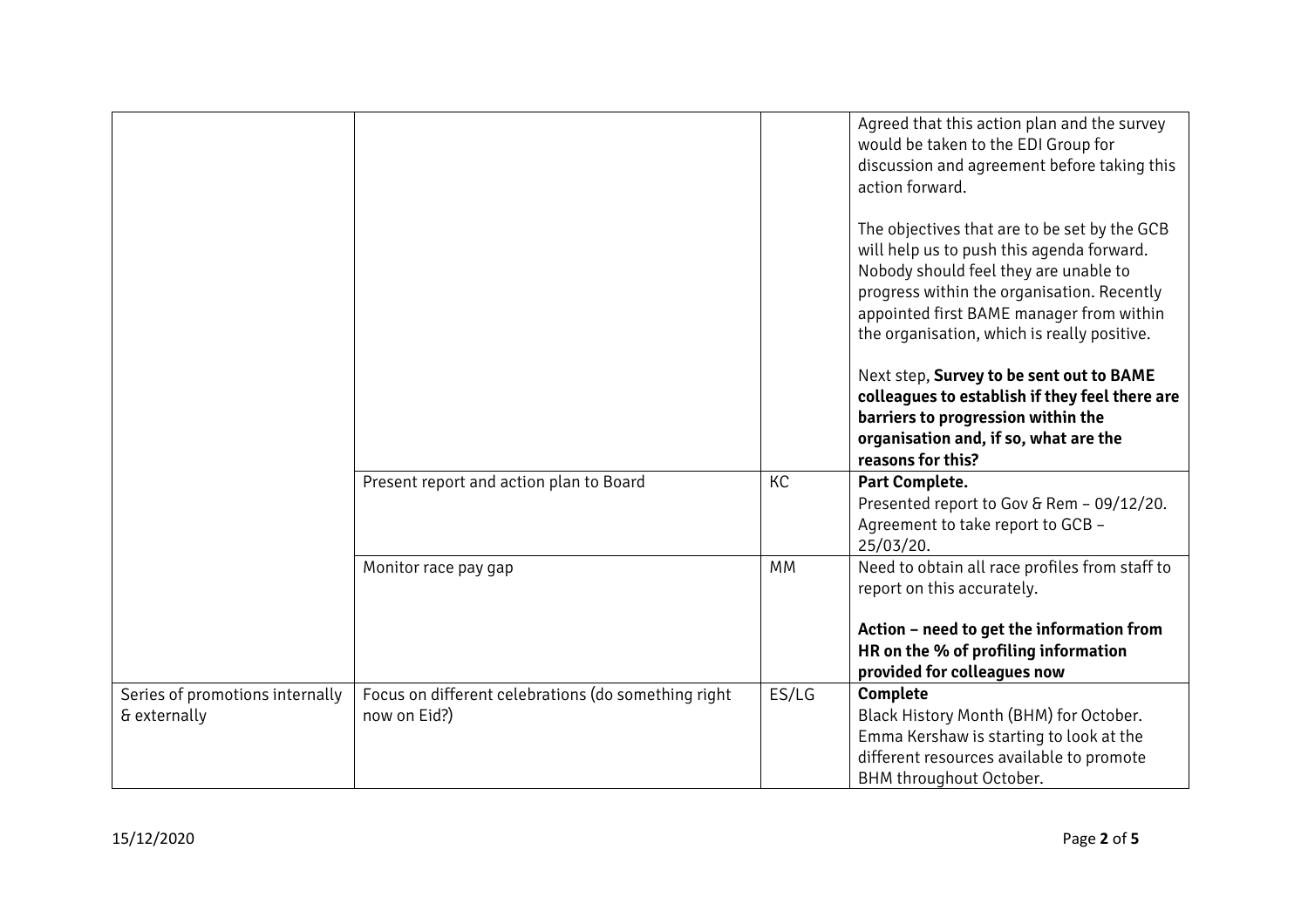|                                                          |                                                               |          | <b>ACTION: EK to work with PR Team to get</b><br>the information out on the Intranet etc.<br>Really positive awareness raising completed<br>internally for BHM. A competition was held<br>and there were lots of facts, figures and<br>stories shared via the intranet and Jabber.<br>Next step, Awareness campaigns to be<br>targeted externally as well as internally |
|----------------------------------------------------------|---------------------------------------------------------------|----------|-------------------------------------------------------------------------------------------------------------------------------------------------------------------------------------------------------------------------------------------------------------------------------------------------------------------------------------------------------------------------|
| Conversations with all staff re<br>Let's talk about race | Focus groups (based on ideas labs)                            | KC/ES/LR | No focus groups have taken place as yet.<br>Surveyed BAME colleagues and was a 50 /<br>50 split in terms of focus group to carry on<br>the conversation and then more informal<br>surveys.<br>Need to revisit the survey to include a                                                                                                                                   |
|                                                          |                                                               |          | question on, "do you think a specific group<br>to discuss Race on Yammer would be<br>beneficial?"<br>To roll over to 2021 / 22 action plan.                                                                                                                                                                                                                             |
|                                                          | <b>Yammer Group</b>                                           | ES/LR    | Yammer Group will only be set up if the<br>focus groups/surveys identify that this is<br>wanted.                                                                                                                                                                                                                                                                        |
| Engage with young people                                 | Use text messaging to engage young people in<br>conversations | KC/ES    | Complete.<br>Initiative commenced re texting our 1,430<br>younger tenants. At Nov 2020 the<br>percentage of total tenants engaged that<br>were younger voices were 22.6%. This is an<br>unnaturally high figure due to this particular<br>consultation exercise carried out. Text                                                                                       |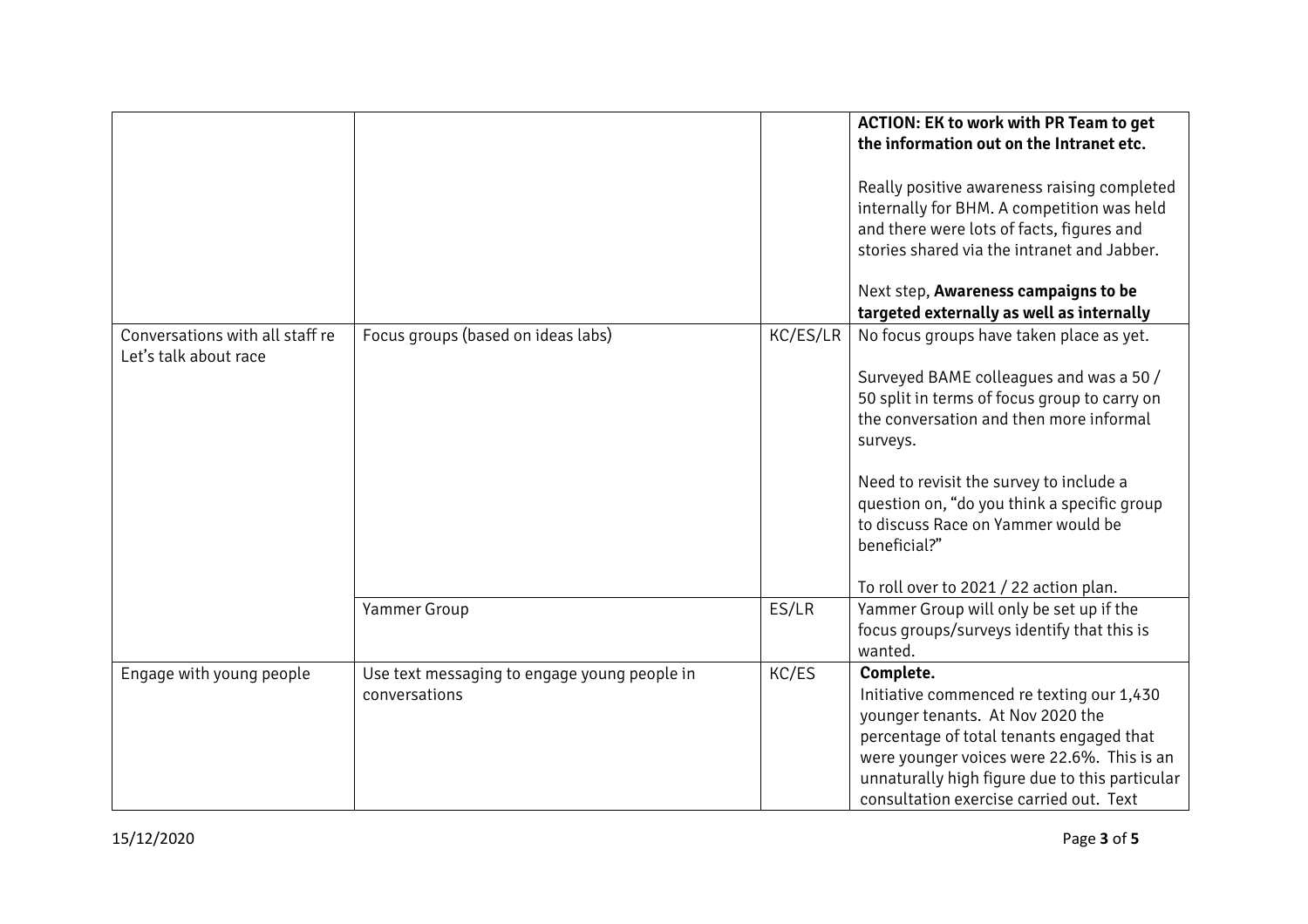|                            |                                                                                                 |           | messaging young people is now a<br>mainstream activity.                                                                                                                                                                                                                                                                                                                                                                                                                                                                                                                                                                                                                                                                                                                                                                                                                                                                                                                               |
|----------------------------|-------------------------------------------------------------------------------------------------|-----------|---------------------------------------------------------------------------------------------------------------------------------------------------------------------------------------------------------------------------------------------------------------------------------------------------------------------------------------------------------------------------------------------------------------------------------------------------------------------------------------------------------------------------------------------------------------------------------------------------------------------------------------------------------------------------------------------------------------------------------------------------------------------------------------------------------------------------------------------------------------------------------------------------------------------------------------------------------------------------------------|
| Advertising our job roles  | Speak to Isobel to use the new Recruitment module                                               | <b>LR</b> | Complete                                                                                                                                                                                                                                                                                                                                                                                                                                                                                                                                                                                                                                                                                                                                                                                                                                                                                                                                                                              |
|                            | within the HR system to get more breadth in our<br>advertising for jobs - currently very local. |           | LR has taken this upon herself to ensure<br>wider reach for advertising of jobs roles.<br>Linked in with Carla at the Housing Diversity<br>Network (HDN) to make sure our roles are<br>advertised through them - first example<br>being Head of Landlord Services.<br>Rich Green also linked with HDN for<br>advertisement of roles.<br>Including in adverts that applications are<br>welcome from all people, particularly those<br>from BAME background where we are<br>currently underrepresented at management<br>and leadership levels.<br>Working with Marcus at REDEverywhere, a<br>local business that has links with the<br>national Black and Asian Leadership<br>Institute to enable us to advertise our roles<br>nationally with them.<br>Next steps, possibly include in adverts<br>going forward "where candidates that<br>represent a particular diversity profile<br>where we are underrepresented, if they<br>meet the criteria of the role, will be<br>interviewed" |
|                            | Speak to Mo regarding discussions prior to advertising                                          | KC        | Complete.                                                                                                                                                                                                                                                                                                                                                                                                                                                                                                                                                                                                                                                                                                                                                                                                                                                                                                                                                                             |
|                            | for management levels up, what are the best places to<br>advertise - add this into the process. |           | See above.                                                                                                                                                                                                                                                                                                                                                                                                                                                                                                                                                                                                                                                                                                                                                                                                                                                                                                                                                                            |
| Listening to our tenants / | We need to find out what is stopping people who fall                                            | MK        | Discussed sending out a survey to HCL /                                                                                                                                                                                                                                                                                                                                                                                                                                                                                                                                                                                                                                                                                                                                                                                                                                                                                                                                               |
| applicants for housing and | into the BAME category bidding on our properties.                                               |           | other CBL platforms where necessary for                                                                                                                                                                                                                                                                                                                                                                                                                                                                                                                                                                                                                                                                                                                                                                                                                                                                                                                                               |
| other customers            |                                                                                                 |           | applicants to complete to find out what the                                                                                                                                                                                                                                                                                                                                                                                                                                                                                                                                                                                                                                                                                                                                                                                                                                                                                                                                           |